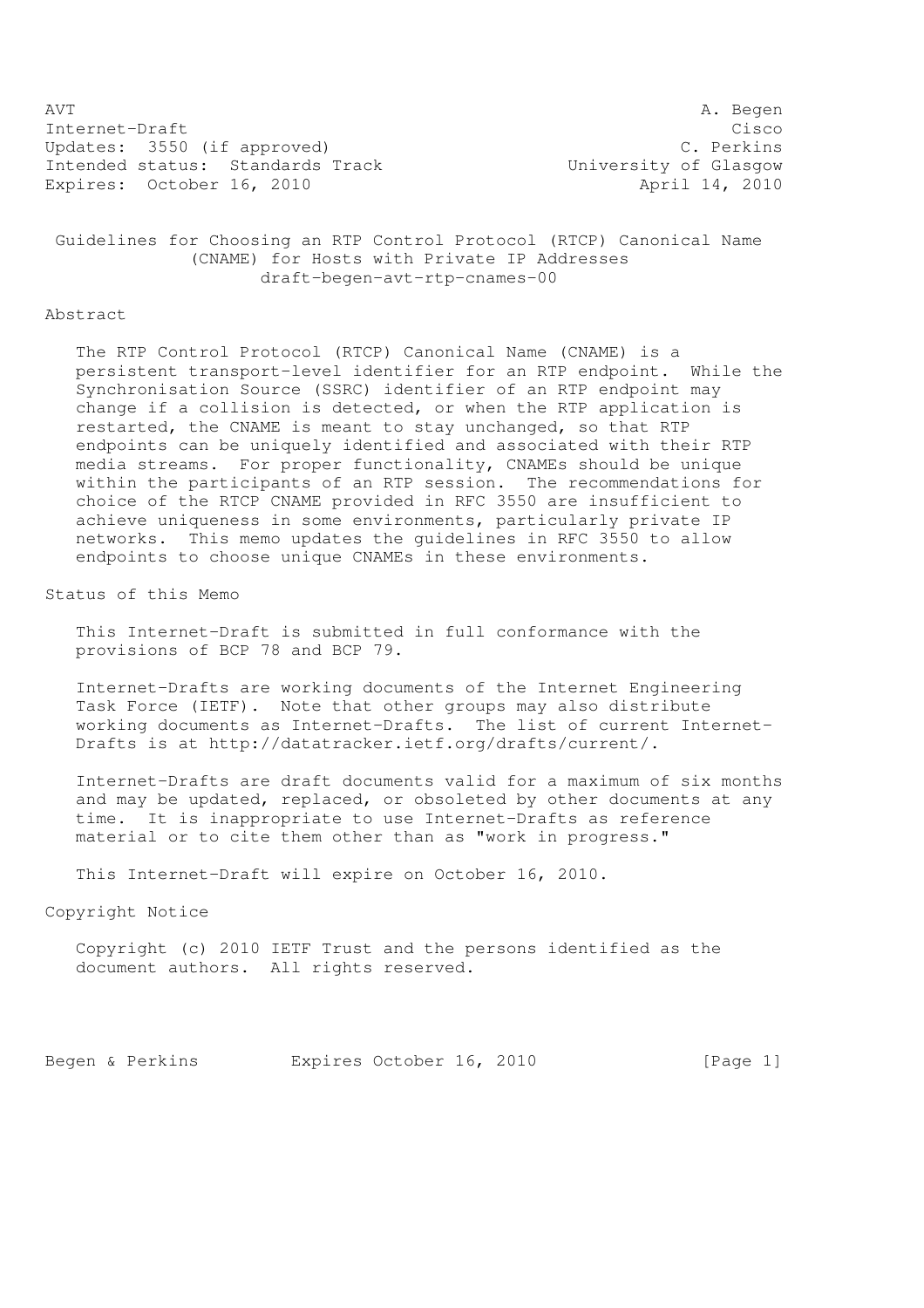This document is subject to BCP 78 and the IETF Trust's Legal Provisions Relating to IETF Documents (http://trustee.ietf.org/license-info) in effect on the date of publication of this document. Please review these documents carefully, as they describe your rights and restrictions with respect to this document. Code Components extracted from this document must include Simplified BSD License text as described in Section 4.e of the Trust Legal Provisions and are provided without warranty as described in the Simplified BSD License.

## Table of Contents

|  | 3. Choice of RTCP CNAME in Private Networks 3 |
|--|-----------------------------------------------|
|  |                                               |
|  |                                               |
|  |                                               |
|  |                                               |

Begen & Perkins Expires October 16, 2010 [Page 2]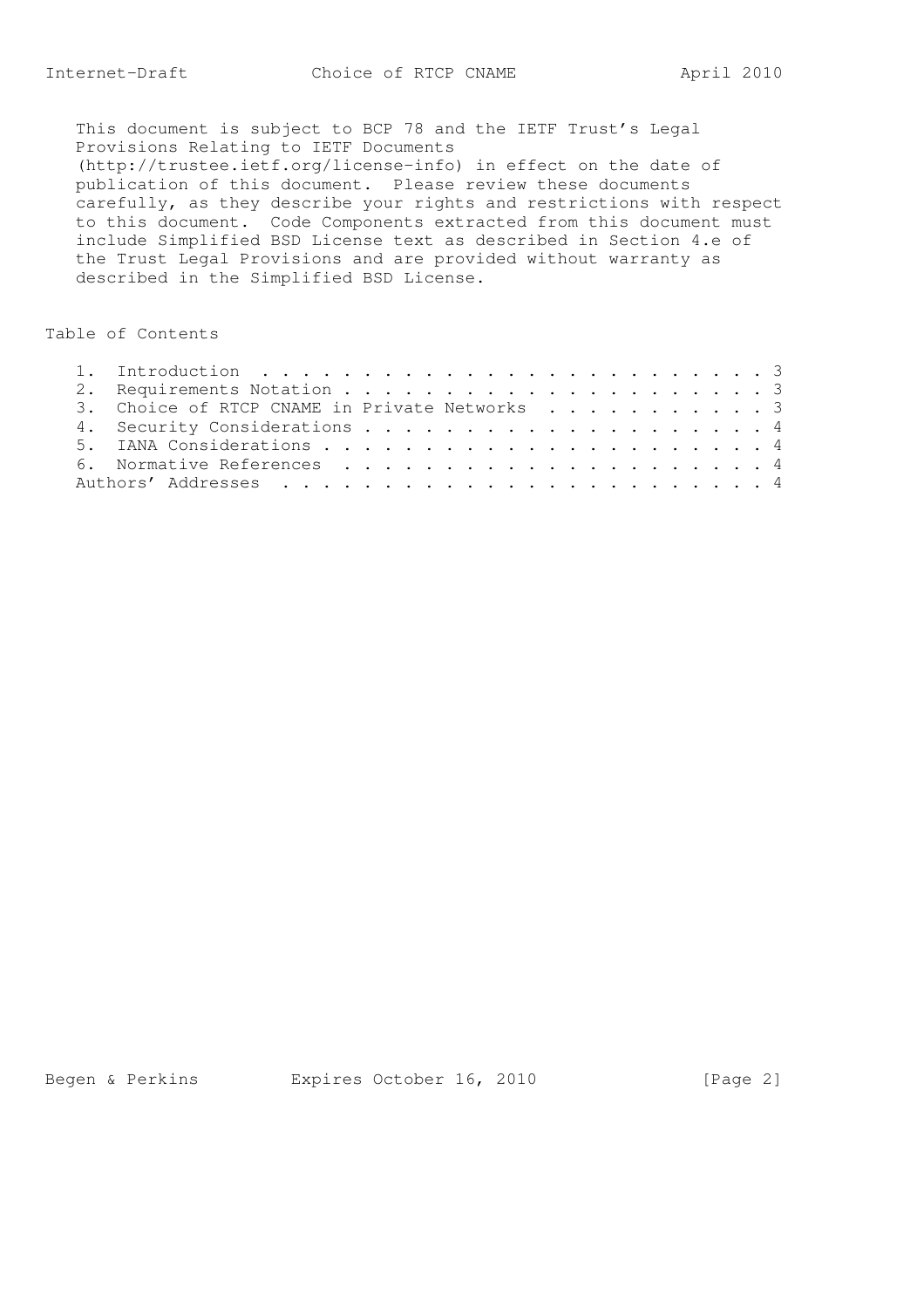## 1. Introduction

 In Section 6.5.1 of [RFC3550], there are a number of recommendations for choosing the RTCP CNAME for an RTP endpoint. These recommend that the CNAME is of the form "user@host" for multiuser systems, or "host" if the username is not available. The "host" part is specified to be the fully qualified domain name of the host from which the real-time data originates, or the numeric representation of the IP address of the interface from which the RTP data originates for hosts that do not have a domain name.

 As noted in [RFC3550], the use of private network address space (e.g., 10.0.0.0/8) can result in hosts having network addresses that are not globally unique, and can lead to non-unique CNAMEs if hosts with private addresses and no direct IP connectivity to the public Internet have their RTP packets forwarded to the public Internet through an RTP-level translator. [RFC3550] suggests that such applications provide a configuration option to allow the user to choose a unique CNAME, and puts the burden on the translator to translate CNAMEs from private addresses to public addresses if necessary to keep private addresses from being exposed. Experience has shown that this does not work in practice, therefore this memo proposes an alternate algorithm for CNAME choice in private networks.

2. Requirements Notation

 The key words "MUST", "MUST NOT", "REQUIRED", "SHALL", "SHALL NOT", "SHOULD", "SHOULD NOT", "RECOMMENDED", "MAY", and "OPTIONAL" in this document are to be interpreted as described in [RFC2119].

3. Choice of RTCP CNAME in Private Networks

 In private IP networks, using the numeric representation of the private IP address as the RTCP CNAME is NOT RECOMMENDED, since it results in RTCP CNAMEs that are not globally unique.

 A host that does not know its fully qualified domain name, and is configured with a private IP address on the interface it is using for RTP communication, SHOULD use the numeric representation of the layer-2 (MAC) address of the interface it is using for RTP communication as the "host" part of its CNAME. For IEEE 802 MAC addresses, such as Ethernet, the standard colon-separated hexadecimal format is to be used, e.g., "00:23:32:af:9b:aa".

Begen & Perkins Expires October 16, 2010 [Page 3]